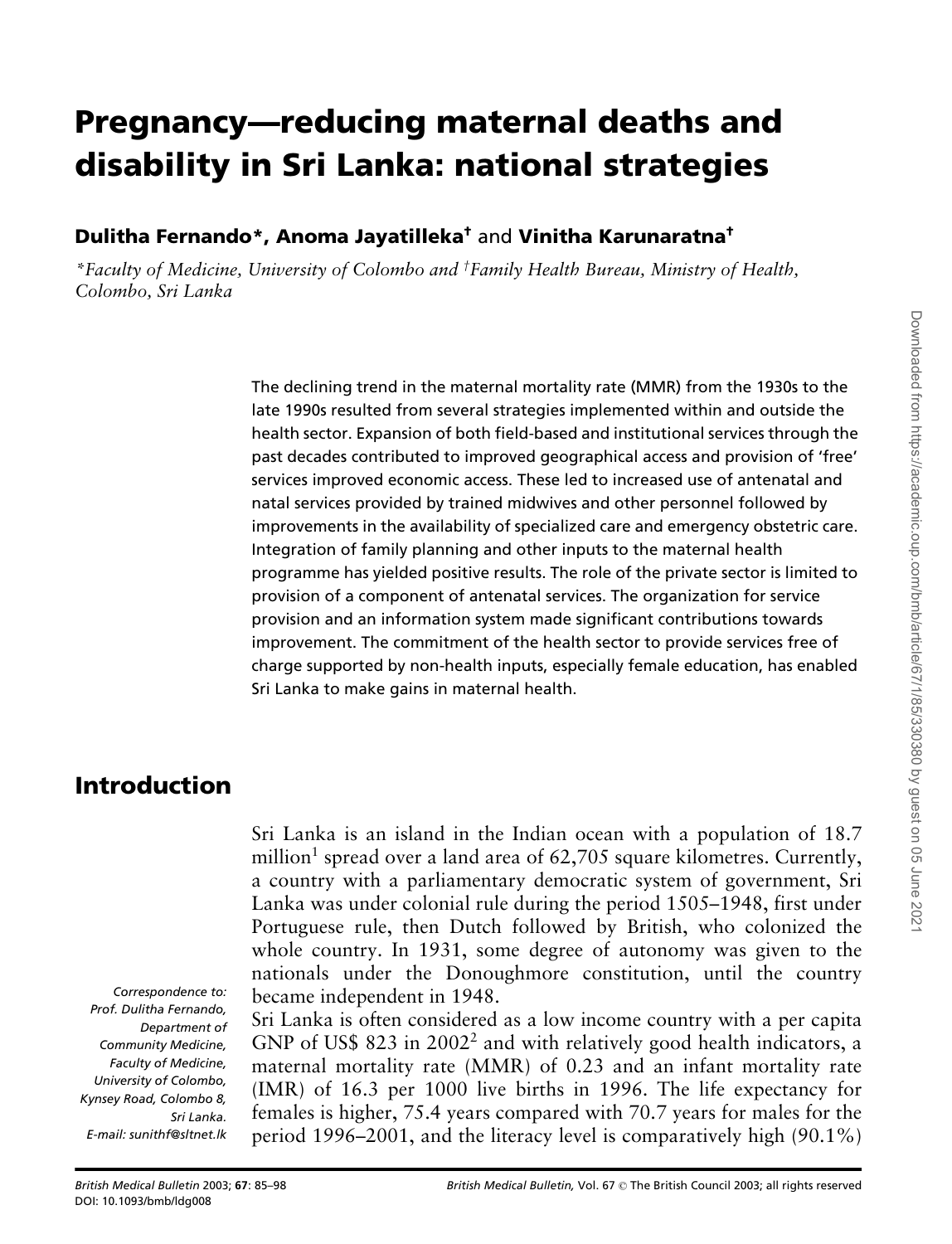compared with the other countries of the region, with female literacy being 87.9%<sup>3</sup>.

# **Development of maternal health services—historical background**

Development of specific services for mothers in Sri Lanka can be traced back to ancient and medieval times. According to ancient chronicles, the first maternity home was probably established between 522 and 524 AD<sup>4</sup>.

The Portuguese introduced the western system of medical care to the country in 1505. The Dutch, who ruled the country from 1658 to 1796, established a few hospitals in the Maritime Provinces. The present day health services of Sri Lanka aimed at provision of the 'western' system of medicine evolved from the military and estate medical services introduced by the British, during the period when they ruled Sri Lanka.

The earliest indication of a health service aimed specifically at mothers and children was the establishment of a Maternity Hospital in 1897. The next recorded maternal and child health activity was the setting up of a Public Health Department in the Colombo Municipal Council in 1902 and the establishment of a Maternal and Child Health (MCH) Department in 1906. In 1927, the midwifery services in the Colombo Municipality were re-organized by training all midwives working in the Municipality.

The inauguration of the Donoughmore Commission in 1931, with a Minister in charge of all health services, gave a new impetus to all activities related to health services. At this time, the prevailing health situation showed a high incidence of communicable diseases and poor health standards, with a MMR of 20.3 and IMR of 176 per 1000 live births. The periodic census carried out provided data related to population, which enabled an assessment of some indicators on maternal and child health status.

By this time, Sri Lanka had experience of the positive economic impact of a preventive programme aimed at the community, clearly demonstrated with the helminthiasis control programme. This led to the establishment of a 'Health Unit' on an experimental basis in 1926, emphasizing preventive and promotive health activities aimed at the community level. A team of field level health workers working with a Medical Officer carried out the activities, which included provision of maternal and child care at community level.

A health unit could be described as a defined geographical area, hence with a defined population, under a Medical Officer of Health (MOH). Several categories of health workers work as a team with the MOH, namely the Public Health Nurse (PHN), Public Health Inspector (PHI) and Public Health Midwife (PHM). The MCH services were to be provided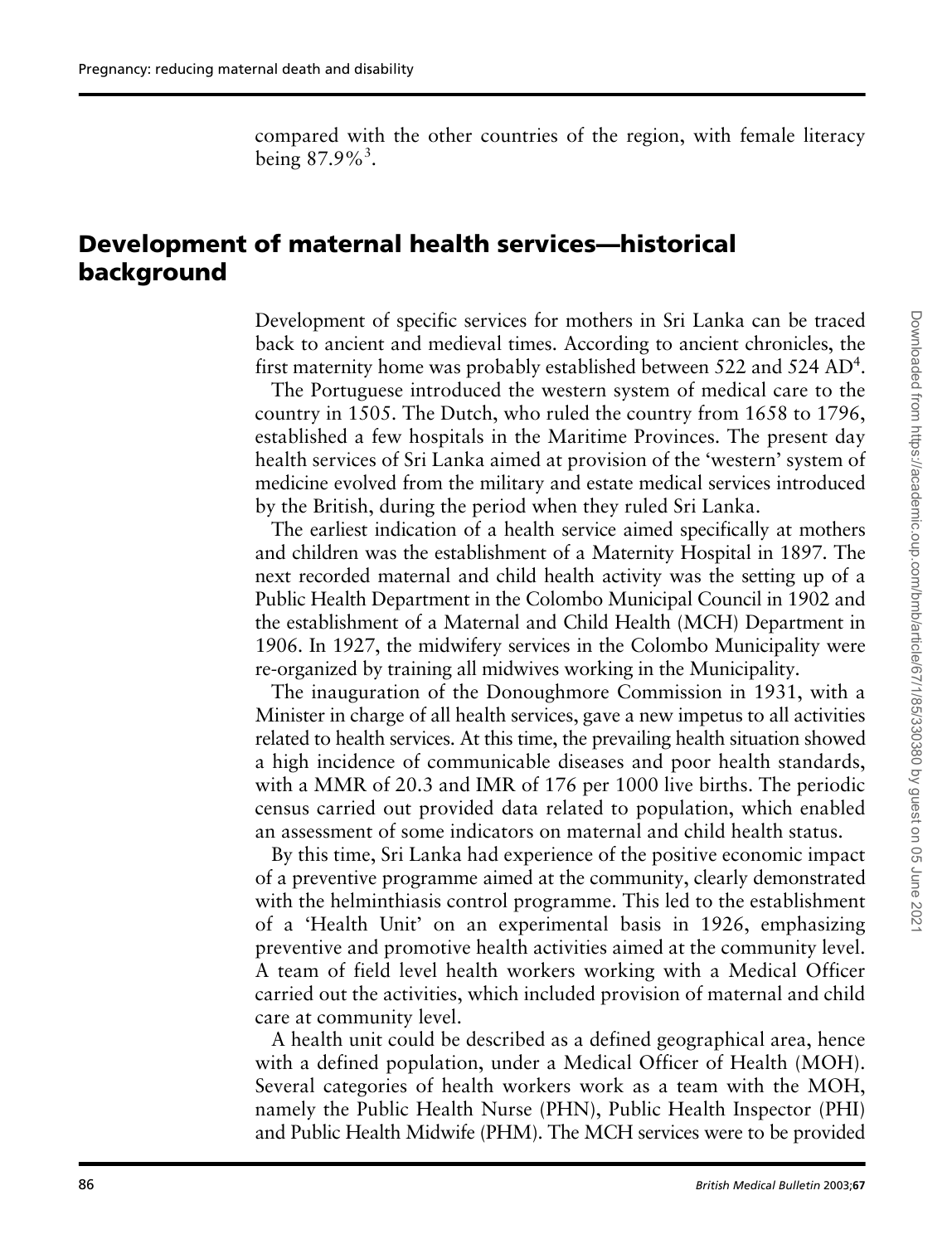at domiciliary level and at clinics established at 'health centres' (field level service outlets), within the health unit area. The PHM was responsible for antenatal, natal and postnatal services.

The Medical Ordinance of 1927 made provisions for registration of midwives, which was made a legal requirement. The enactment requiring compulsory registration of births and deaths enacted in 1897 provided data from these registrations which could be used to assess problems related to maternal and child mortality. By 1931, the provisions in the Medical Ordinance referring to the registration of midwives were enforced only in the Colombo Municipality.

# **Trends in maternal mortality**

In 1931, the available indicators on maternal and child health were far from satisfactory—a MMR of 21.4 and an IMR of 175 per 1000 live births. Changes in the MMR between 1931 and 1947 (pre-independence era) show a declining trend, except for the sharp increase in 1935 to 26.5, attributed to the malaria epidemic which led to high mortality in all age groups (Fig. 1).

An effective control programme with DDT spraying brought the situation under control<sup>5</sup>. Other than this unusual occurrence, the decline continued until 1947, when the MMR was approximately 50% of that in 1931.

During the early post-independence period, from 1948 up to 1960, the decline in MMR continued, from 6.3 in 1948 to 3.4 in 1960, *i.e.* a 46% decline. The next 15 years from 1962 to 1977 saw a more marked decline, 3.0 in 1962 to 0.8 for 1977, and a further reduction occurred in the years that followed.

Leading causes of maternal deaths varied (Table 1). During the period 1931–1947, sepsis and convulsions were the leading causes of death, with haemorrhages being next in order of importance. In the early 1950s, toxaemia of pregnancy became the leading cause and by the mid-1960s, haemorrhages of pregnancy and childbirth were the most important cause of maternal deaths, with anaemia, sepsis and toxaemia being the other major causes<sup>6</sup>. In recent decades, the important contribution made by deaths due to abortions and attributed to 'other causes' has shown an upward trend.

# **National level strategies for reduction in maternal mortality and disability**

When Sri Lanka gained independence in February 1948, several social welfare schemes that included food subsidies, free education system,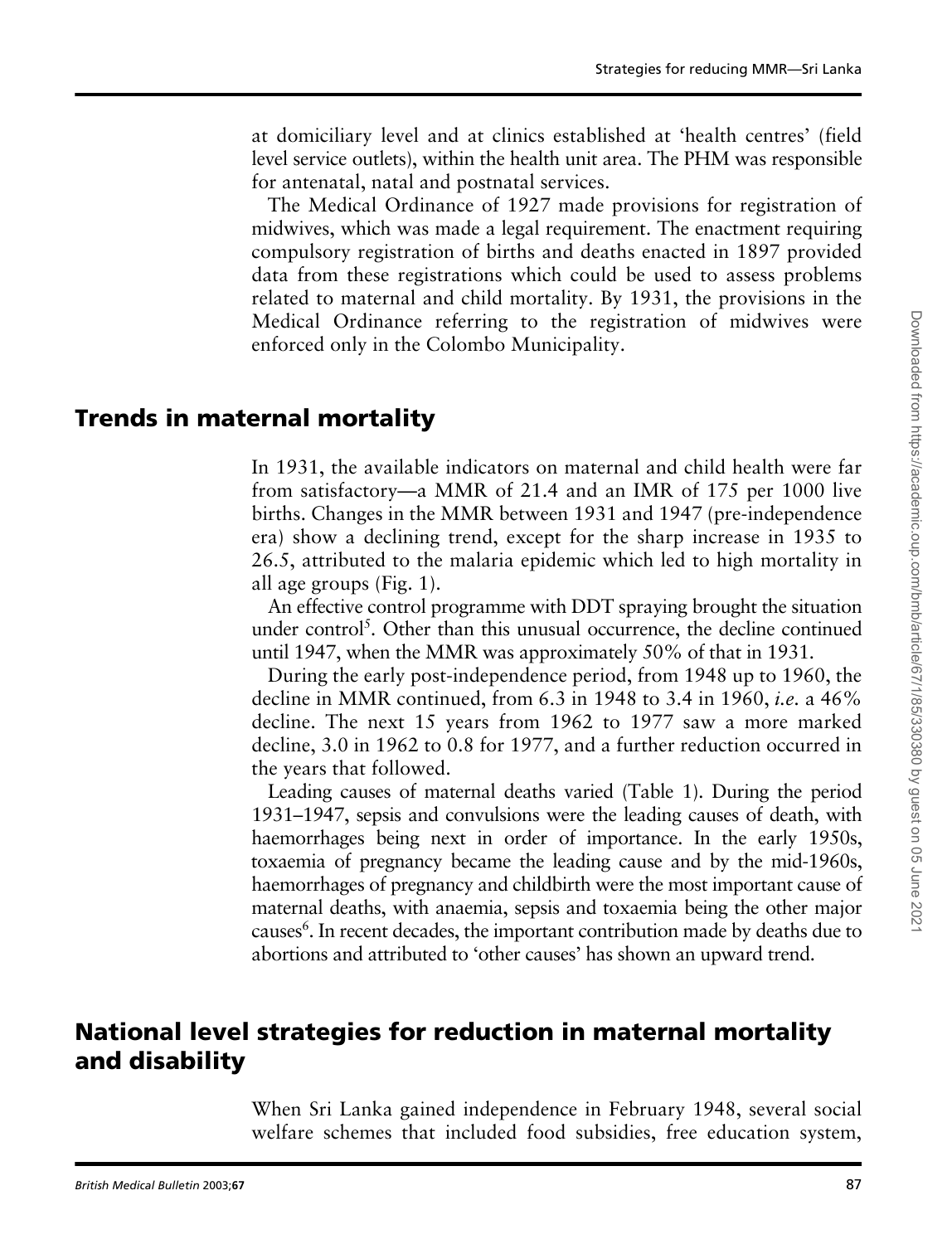

Trends in Maternal Mortality 1931-1996

**Fig. 1** Trend of MMR during the period 1931–1996.

food supplementation and a health service provided free of charge were available and continued after independence. The Department of Medical Services established before independence was responsible for planning and implementing health services in the state sector.

Over the past seven decades, several strategies were adopted by the health sector and by other sectors that contributed to the lowering of maternal mortality, with morbidity and disability gaining attention in recent years.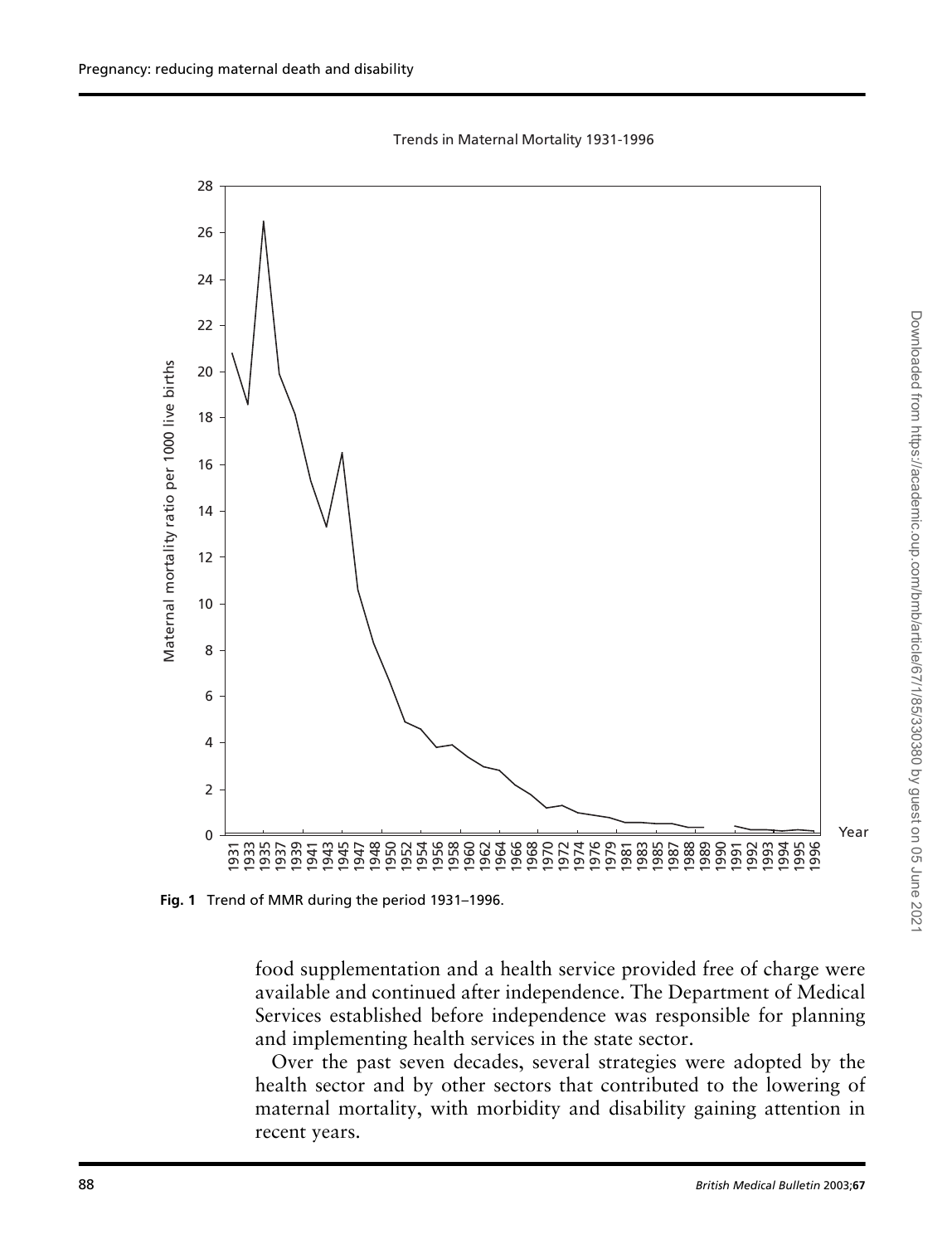| Year                | Abortion | <b>Sepsis</b> | Haemorrhage | PIH   | Other | Total  |  |
|---------------------|----------|---------------|-------------|-------|-------|--------|--|
| 1930                | 0.82     | 36.45         | 2.94        | 47.27 | 12.51 | 100.00 |  |
| 1935                | 0.89     | 32.51         | 3.14        | 50.01 | 13.46 | 100.00 |  |
| 1940                | 1.56     | 29.76         | 7.00        | 47.25 | 14.53 | 100.10 |  |
| 1945                | 1.34     | 24.55         | 8.24        | 46.19 | 19.68 | 100.00 |  |
| 1950                | 1.47     | 20.15         | 21.39       | 28.72 | 28.07 | 99.82  |  |
| 1955                | 2.88     | 17.66         | 22.52       | 30.48 | 26.46 | 100.00 |  |
| 1960                | 2.74     | 11.43         | 28.79       | 24.77 | 32.27 | 100.00 |  |
| 1965                | 2.38     | 9.73          | 28.39       | 26.92 | 32.58 | 100.00 |  |
| 1970                | 6.17     | 13.46         | 30.65       | 25.42 | 24.30 | 100.00 |  |
| 1975                | 6.23     | 6.23          | 33.25       | 28.05 | 26.23 | 100.00 |  |
| 1980                | 10.74    | 4.81          | 18.52       | 35.56 | 30.37 | 100.00 |  |
| 1985                | 11.17    | 3.05          | 31.47       | 23.86 | 30.46 | 100.00 |  |
| 1991                | 11.26    | 1.32          | 43.05       | 18.54 | 25.83 | 100.00 |  |
| 1995                | 17.28    | 1.23          | 48.15       | 3.70  | 29.63 | 100.00 |  |
| 1996                | 6.25     | 1.25          | 35.00       | 2.50  | 55.00 | 100.00 |  |
| 1999a               | 8.69     | 4.89          | 20.11       | 12.50 | 53.80 | 99.99  |  |
| $2000$ <sup>a</sup> | 13.22    | 4.76          | 19.57       | 7.40  | 55.02 | 99.97  |  |

**Table 1** Percentage contribution made by selected causes, to maternal mortality, 1930–2000

Sources: Reports from the Registrar General's Department.

<sup>a</sup>Data from the Family Health Bureau, Ministry of Health.

#### *Expansion of facilities for service provision*

#### **Field health services**

The initiative taken in 1926 to provide field-based health services though a system of health units was continued, so that by 1952 the health unit areas covered the entire country and the role of the untrained midwife at the village level diminished. With the available evidence pointing to the positive contribution made by the health units to reduction in MMR in the early years of its implementation, two important policy decisions were taken to improve the MCH services. They were the introduction of health education as a component of such services and the integration of MCH services with other activities carried out in health units, e.g. sanitation, prevention of communicable diseases<sup>7</sup>.

#### **Institutional health facilities**

These were developed throughout the island, leading to the establishment of a network of institutions ranging from General Hospitals at the highest level to Rural Hospitals at the lowest. Thus, the number of state sector hospitals increased from 112 in 1931 to 263 in 1955<sup>8</sup>.

Facilities available at the institutions were improved with access to specialized services in the higher level of hospitals, which served as referral centres. This strategy enabled easier geographical access to services and provision of services free of charge enabled economic access. Availability of a satisfactory road network enhanced the accessibility. In addition to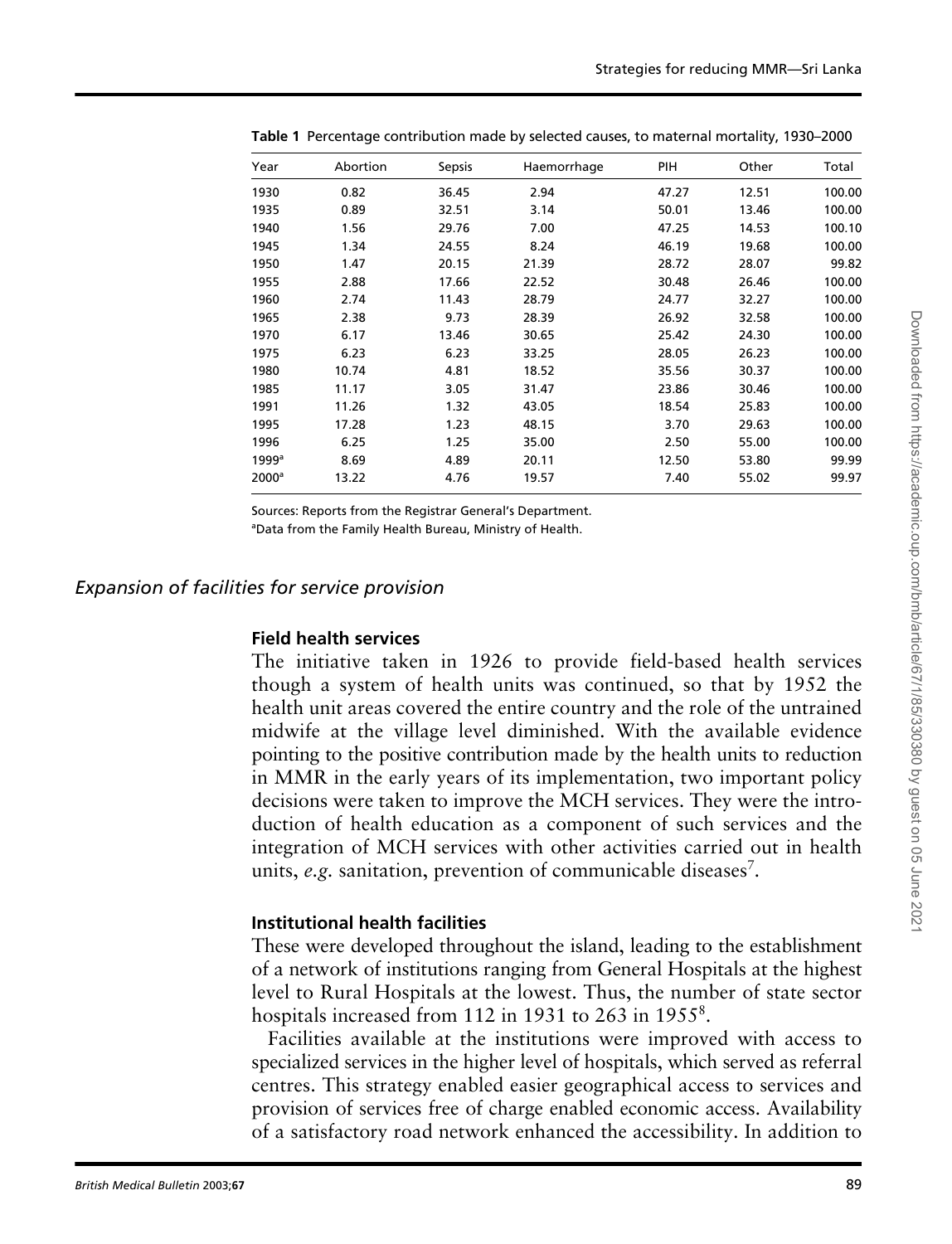the institutions of the Department of Health Services available for deliveries, several local authorities, especially the Municipalities, provided Maternity Homes, where deliveries were attended to by trained midwives<sup>9</sup>.

The high levels of maternal mortality reported in the pre-independence years, *i.e.* 1931–1947, were mainly due to sepsis and convulsions which contributed to approximately 84% of all maternal deaths, indicating the need for skilled antenatal care and trained assistance at childbirth $10$ .

#### **Provision of antenatal care**

During the late pre- and early post-independence periods, antenatal services through clinics held at government institutions continued along with the expansion of the health unit system to provide domiciliary services for pregnant women by trained field midwives and antenatal clinics held in 'health centres' in health units.

#### **Improving availability of skilled attendance at birth**

This was a key strategy adopted through both expansion of the health unit system which provided assistance from trained midwives in home-based deliveries and by increasing the availability of facilities for institutional deliveries. By 1958, about 58% of the births were attended to by skilled personnel, of which 25% were deliveries in the home. The percentage of institutional deliveries showed a sharp upward trend in the decades that followed, increasing to 92% of all deliveries taking place in institutions in the year  $2001^{11}$ .

To have a positive impact on the outcome, the expansion of services to improve antenatal and natal care has to be linked with adequate utilization of the services provided. This point is clearly made by the Director General of the Department of Medical Services in his reports in the mid-1940s where he states that 'there has been an encouraging demand from the public for improved facilities for maternal care, not only in Colombo but throughout the island specially in rural areas<sup>12</sup>.

#### **Enforcement of legal enactments that necessitated registration of midwives**

This was expanded to areas outside Colombo. Registration of vital statistical data was continued and formed the basis on which the services could be evaluated.

With further decline in the MMR and with haemorrhages of pregnancy becoming important causes of maternal mortality, it became necessary to adopt strategies that would address these needs. Development and expansion of the facilities for blood transfusion took place during the late  $1950s$  and  $1960s<sup>13</sup>$ . In addition, PHMs were trained to administer ergometrine orally, and PHNs and nurses in smaller hospitals were allowed to give ergometrine parenterally.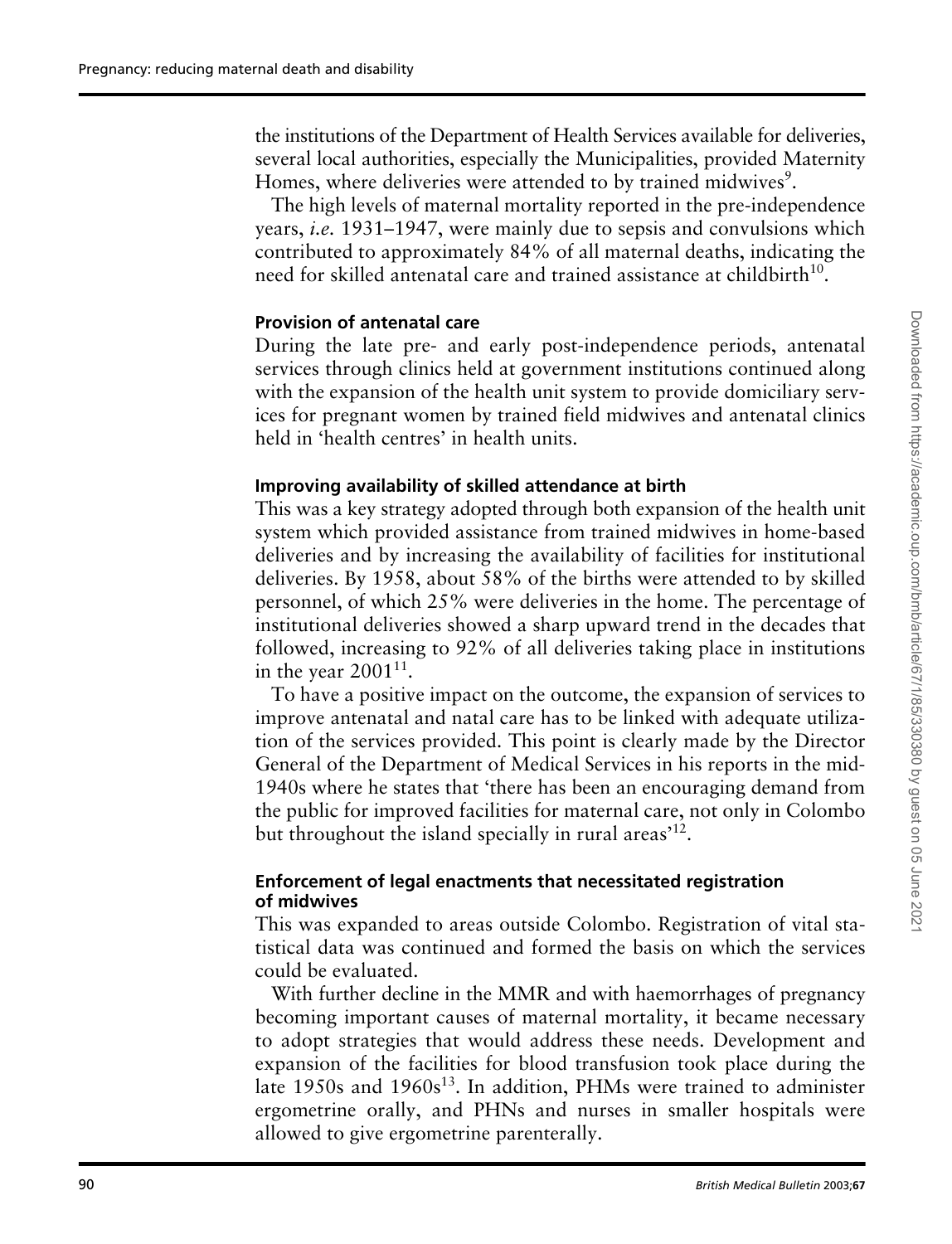By 1959, with a lower MMR, the importance of maternal morbidity was emphasized. Proper antenatal care for early detection of toxaemia and programmes for the prevention of anaemia were considered important and given emphasis accordingly.

### **Family planning**

The family planning (FP) programme was gradually integrated into the MCH services of the Department of Health Services, and the services were provided by the personnel of the Department of Health, mainly through the MOH and field staff.

Family planning activities became an integral part of the services provided by the state sector by 1965 and this led to a well organized family planning service throughout the country which included counselling services, sale of contraceptives at field level, provision of other services (IUCD insertions, DMPA injections) at field level clinics and facilities for sterilization (both males and females) at different levels of institutions. Data from the Demographic and Health Surveys conducted in 1987, 1993 and 2000 show a consistent upward trend in contraceptive prevalence rates: 55% in 1987, 61% in 1993 and 70% in  $2000^{14-16}$ .

# **Training of personnel**

Several categories of personnel were required for the provision of services outlined above. They included medical officers, PHNs, midwives and other relevant categories in the curative institutions. Medical Officers were trained at the Ceylon Medical College, established in 1870. With the establishment of the University of Ceylon, the Medical College became the Faculty of Medicine of the University in 1942. Facilities for training of Medical Officers expanded with the establishment of a second medical school in 1960 and four more medical schools in the next few decades.

Training of midwives commenced in two centres in 1931, the duration of training being 18 months. By 1947, the number of such training centres had increased to six. Training of PHNs was conducted at the Health Unit at Kalutara. The number of training institutes for nurses and midwives increased within the next two decades and the facilities for field training of the PHNs and PHMs at the 'Institute of Hygiene' at Kalutara were improved. The number of posts in categories concerned with the provision of preventive health services was increased gradually.

Establishment of postgraduate medical education in Sri Lanka in the mid-1970s is yet another important aspect of human resource development. All training programmes were funded entirely by the state.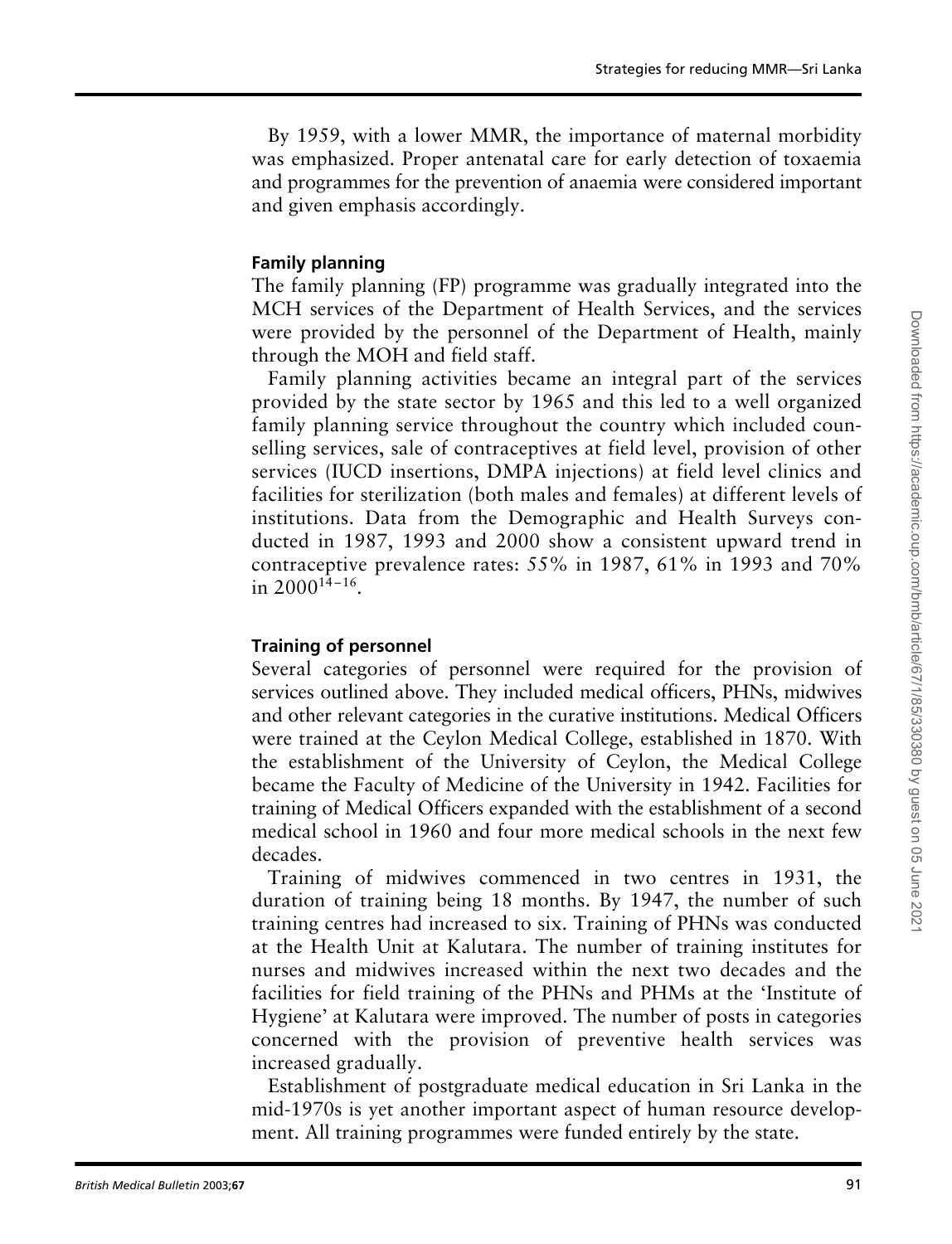### **Organization of the maternal care programme**

Availability of an organizational structure for provision of maternal health services at the time of independence and the political commitment at the highest level for implementation of welfare measures were crucial factors that influenced the programme aimed at improving maternal health.

#### *State sector*

By 1960, the state sector health services responsible for the major component of the maternal care services identified the need for development of appropriate policies and programmes to further improve the situation. Following the recommendations of a committee appointed to re-organize the HCH services, a full time Medical Officer (MCH) was appointed in 1961 to intensify MCH work and a maternal and child health advisory committee under the chairmanship of the Deputy Director of Public Health Services. A special committee to investigate all maternal deaths was appointed in 1960 and a data collection form to be used in this investigation was developed.

In the next few decades, with the changing needs and emphasis on a wider scope for prevention of maternal mortality and disability, changes were made in the organizational structure for provision of maternal care. These included the establishment of the Family Planning Bureau in 1965, followed by the appointment of an Assistant Director, MCH to be in charge of MCH activities including family planning, 2 years later. In 1972, following the integration of the organization of MCH services with the FP services at the policy making level, the Family Health Bureau was established. In recent years, emphasis has been placed on increasing the availability of specialist services and for improved provision of facilities for emergency obstetric care.

#### *Private sector*

Though there are no data on the contribution made by the private sector to maternal health services, it can be assumed that their main contribution is in the provision of antenatal care. The Demographic and Health Survey of 2000 reports that in the year 2000, 5.5% of all deliveries took place in private hospitals $16$ .

#### *Information system*

Introduction of a system for registration of births and deaths as early as 1897 was the first step in the development of an information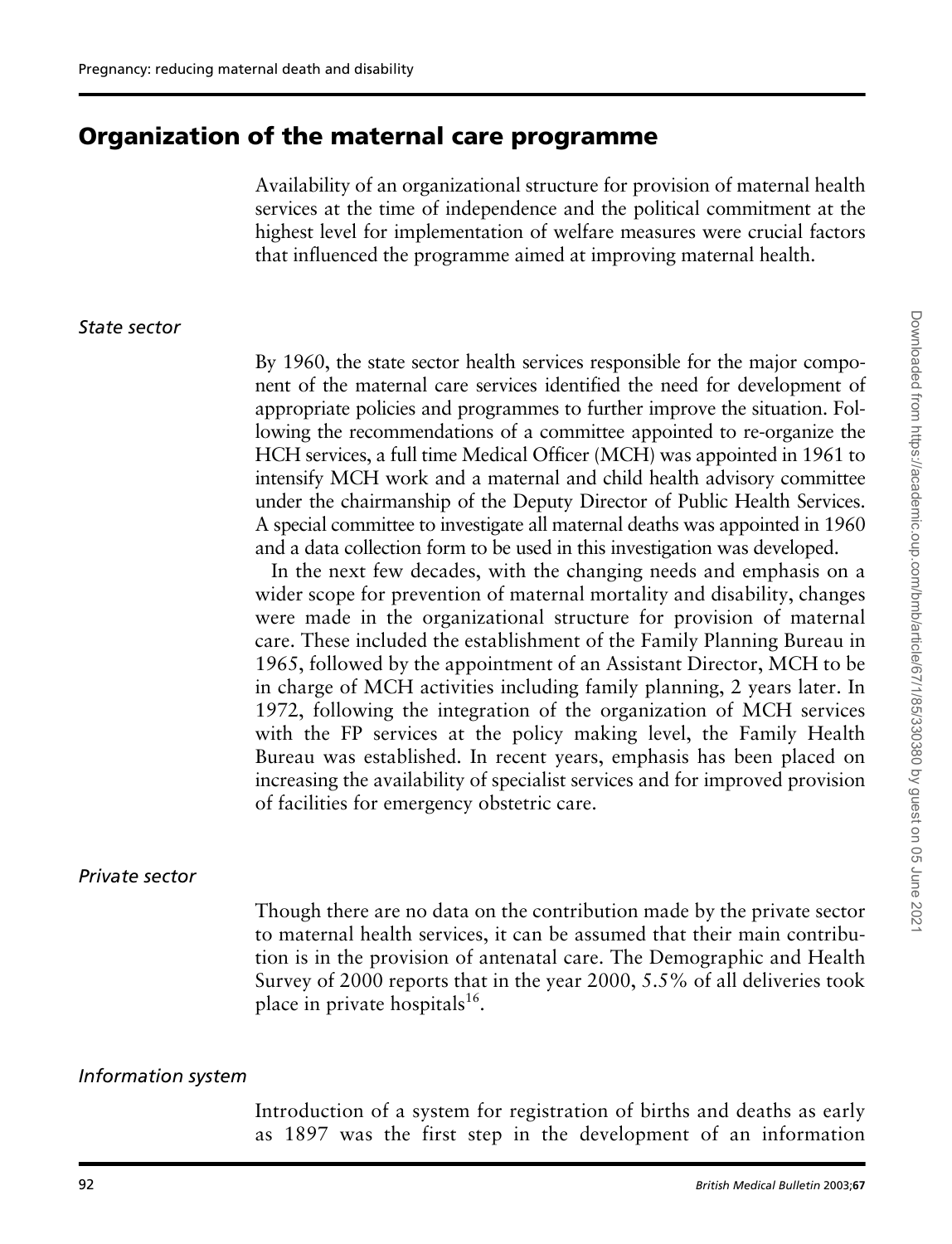system. In the early post-independence era, such information formed the basis on which service requirements were identified, planned and implemented.

With further development of MCH services, data collection systems for monitoring the services were developed, based on the needs. Introduction of a comprehensive MCH/FP information system in 1986 enabled data from field level MCH activities to be assessed. This system has been further revised in the year 2000, to include information on the wide range of activities included under the family health programme, focusing on mothers and young children.

Completeness of registration of births and deaths has been considered to be satisfactory<sup>17</sup>. However, several circumstances have led to a deterioration of coverage of maternal deaths<sup>18</sup>. In recent years, alternative approaches were used to collect data on maternal deaths, through reports from field staff and from institutions. Maternal deaths were made notifiable in 1989. Maternal death investigations have been carried out since 1989. MMR for the year 2000, calculated on the basis of such reporting, was 57 per 100,000 live births, indicating under-reporting<sup>19</sup>.

#### *International organizations*

The contribution by international organizations towards the national strategies ranged from support for development of physical facilities, provision of supplies and equipment to supporting training programmes locally and overseas and consultancy services. All funds available for maternal health activities are channelled though the Family Health Bureau of the Ministry of Health.

### *Non-governmental organizations (NGOs)*

The role of NGOs in MCH activities was through provision of services and/or by assisting in community mobilization programmes and other support programmes for improvement of maternal care.

# **Contributions made by the programmes outside the health sector**

In Sri Lanka, there were several welfare programmes that existed at the time of independence. Some of these programmes have been considered to have made a major contribution to the success of the programmes implemented through the health sector.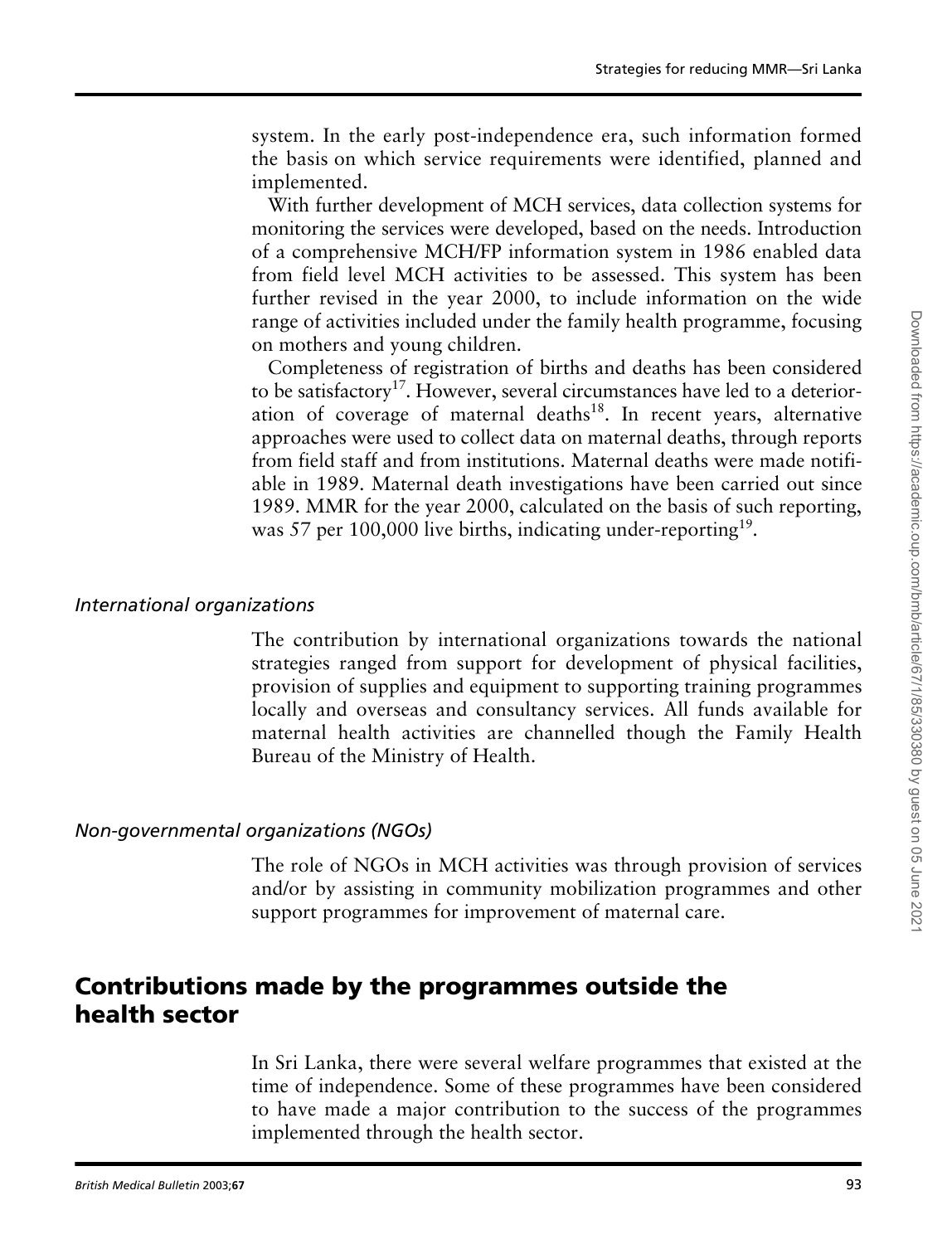#### *Educational reforms*

With the introduction of Educational Ordinance of 1939 and the reforms that came into effect in the early 1940s, a free education system was gradually introduced on a national scale, affording equal opportunities for both males and females. The introduction of the free education system is considered to have had a long-term beneficial effect on the health status at national level, especially for the health of mothers and children. It has been suggested that the empowerment of women and education have been two key factors that have influenced the utilization of health services which contributed to the decline in the  $MMR^{20}$ .

#### *Food subsidies*

The Food Commissioner's Department set up in 1942 was given the task of distributing 2.5 pounds of rice per week per person at subsidized rates. This scheme, though not specifically targeted to mothers and children, could be considered to have had an impact on the MCH status by ensuring availability of a proportion of the nutrient requirement to a given family, especially during the war years. The food subsidy scheme underwent many changes in subsequent decades and has minimal inputs at the present time.

#### *Food supplementation programmes*

One of the earliest food supplementation programmes was the milk feeding scheme aimed at improving the nutritional status of pregnant women and pre-school children, introduced in the mid-1940s, by the Food Commissioner's Department in collaboration with the Department of Medical Services. During the past four decades, the ongoing programme has been the Thriposha programme implemented through the health services, whereby a food supplement based on corn and soya is provided to pregnant and lactating women.

#### *Maternity Benefits Ordinance*

The Maternity Benefit Ordinance No. 32 of 1939 enabled all employed women except casual employees to have access to maternity benefits: mainly maternity leave on pay for 6 weeks. Amendments to this ordinance in 1946 and 1952 revised the period of employment which entitled an employed woman to the above benefits. Further amendments made in 1978 and 1986 were mainly for the benefit of the infant and the young child.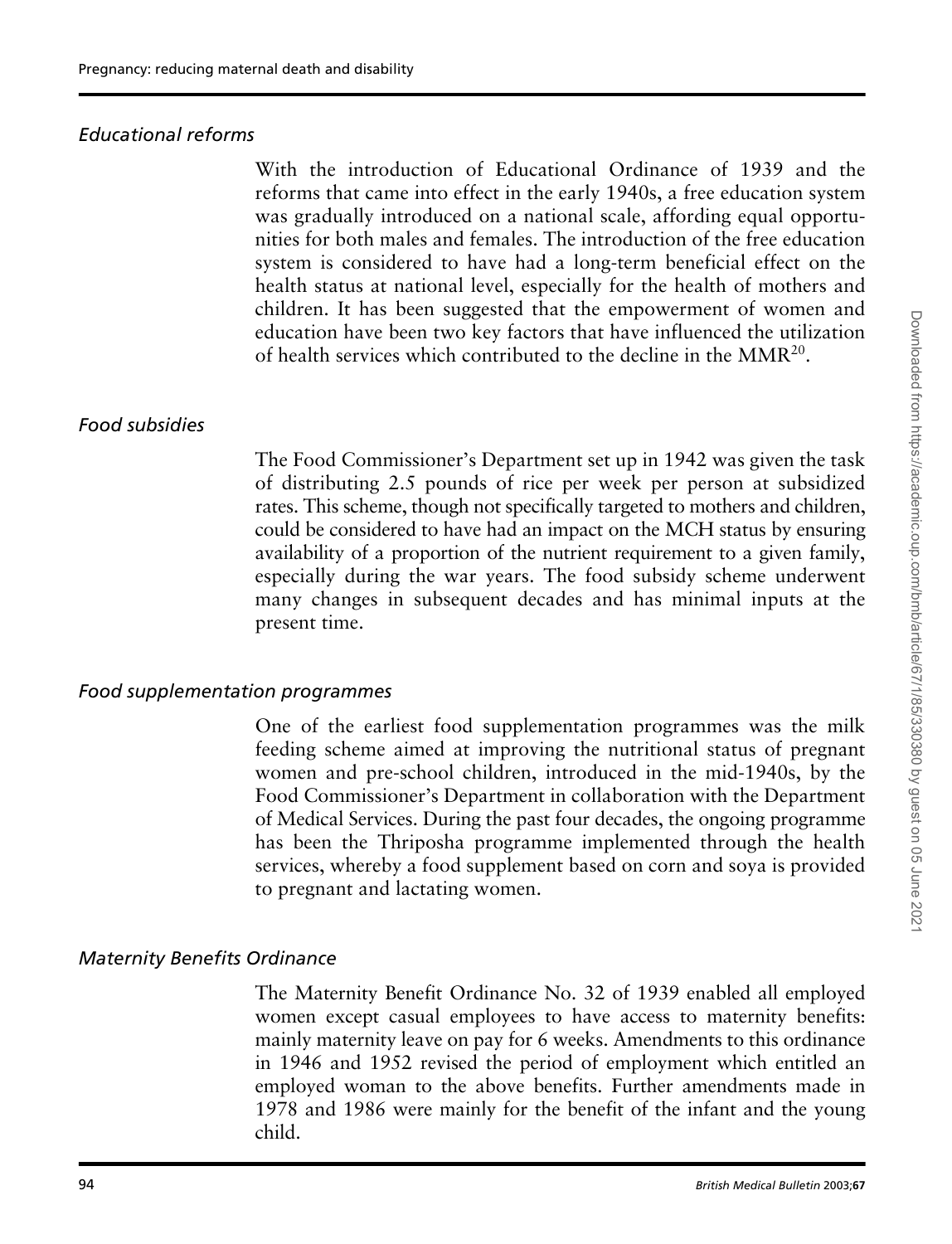# **Current status of maternal health and maternal health services**

In spite of major changes in the economic policies, the government of Sri Lanka continued to provide a health service to the population, free of charge and training of all health personnel required for the services in the state sector has been under the free education system. Some of the key indicators related to maternal health as of 2001 are given in Table 2.

The Family Health Bureau is responsible for planning, co-ordinating, monitoring and evaluating the programme provision of family health services through the health infrastructure of the Ministry of Health. In addition, it provides support services for programme implementation by way of in-service training, provision of supplies and equipment for family health programmes and technical guidance.

Even though the indicators on maternal health are relatively satisfactory at the national level, it is necessary to pay attention to 'within country' variations, with several districts reporting high values<sup>11</sup>.

# **Special groups**

The inter-district variations in the MMR within Sri Lanka could be attributed, to a large extent, to the presence of selected population

| Indicator                                                 | Year      | Data | Source                                |  |
|-----------------------------------------------------------|-----------|------|---------------------------------------|--|
| Life expectancy at birth                                  | 1996-2001 |      | Department of Census                  |  |
| Total                                                     |           | 73.0 | and Statistics                        |  |
| Female                                                    |           | 75.4 |                                       |  |
| Male                                                      |           | 70.7 |                                       |  |
| Total fertility rate (per woman)                          | 1995-2000 | 1.9  | Demographic and Health<br>Survey 2000 |  |
| Maternal mortality rate (per 10,000 live births)          | 1996      | 2.3  | Registrar General's<br>Department     |  |
| Pregnant women immunized with tetanus<br>toxoid (%)       | 2001      | 88.7 | Epidemiological Unit                  |  |
| Percentage of deliveries attended by<br>trained personnel | 2000      | 96   | Demographic and Health<br>Survey 2000 |  |
| Percentage of live births in government hospitals         | 2001      | 92.0 | <b>Medical Statistics Unit</b>        |  |
| Women of childbearing age using<br>contraceptives (%)     | 2000      |      | Demographic and Health<br>Survey 2000 |  |
| Modern methods                                            |           | 49.5 |                                       |  |
| <b>Traditional methods</b>                                |           | 20.5 |                                       |  |
| Per capita health expenditure (Rs)                        | 2001      | 1.6  | Department of Health<br>Services      |  |
| Public Health Midwives (per 100,000 population)           | 2001      | 24.9 | <b>Medical Statistics Unit</b>        |  |
| Hospital beds per 1000 population                         | 2001      | 3.1  | <b>Medical Statistics Unit</b>        |  |

**Table 2** Key health-related indicators—Sri Lanka

Source: Annual Health Bulletin 2001, Ministry of Health, Sri Lanka.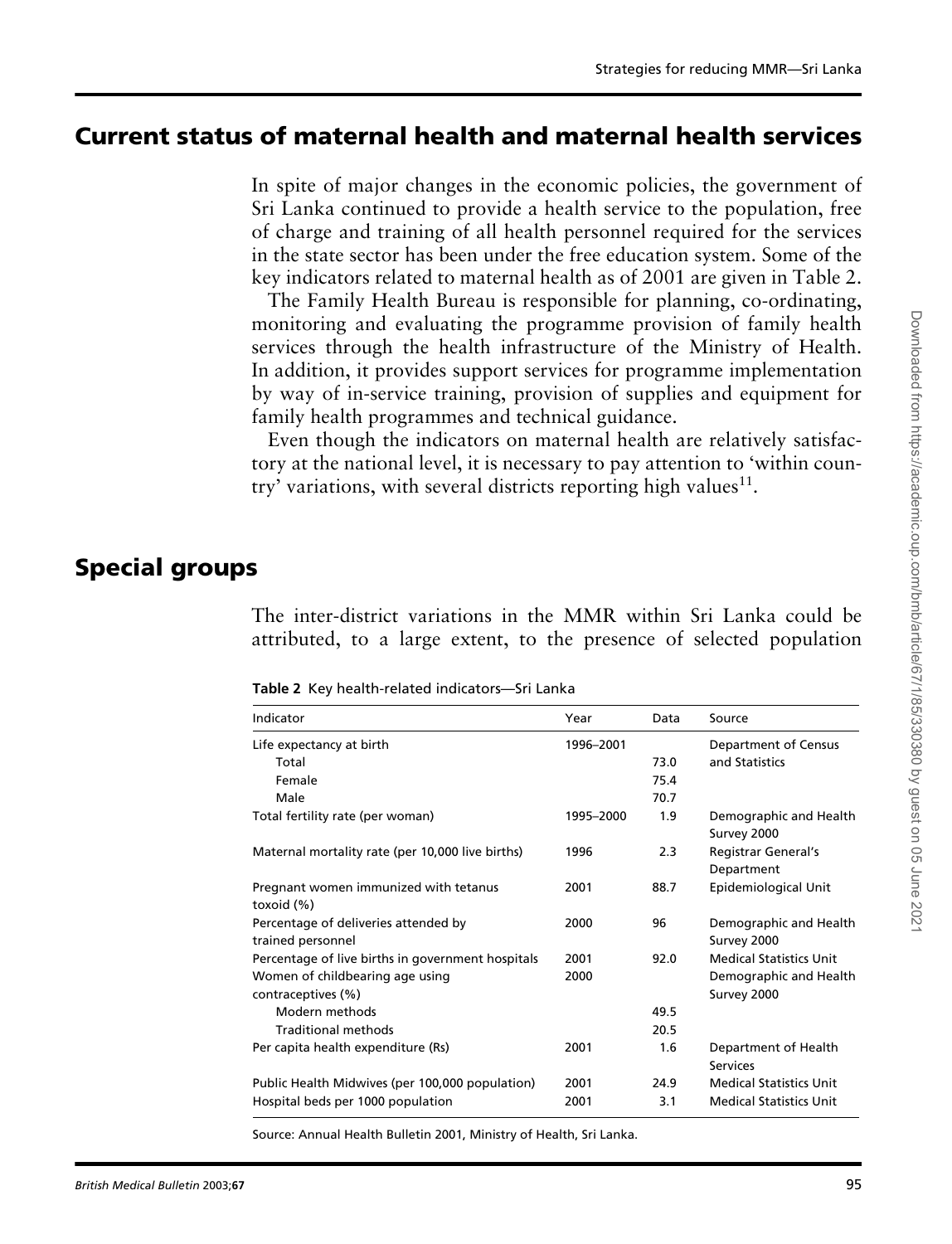groups, the two main groups being those in the plantation sector and those affected by the ongoing conflict situation.

### *Plantation sector*

The plantations of Sri Lanka date back to the colonial times when South Indian labour was brought to work in the labour intensive tea plantations. The health of the immigrant worker was the responsibility of the plantation management. The unsatisfactory health status of the immigrant labour led to the enactment of the Medical Wants Ordinance No. 17 of 1875. This specified the provisions to be made by the employer towards meeting the obligation to provide medical care. There were no special provisions for MCH services under this Ordinance. Provision of MCH services should have been a high priority as a major component of the work force included women of childbearing age.

In the 1930s, the services were provided through a system of dispensaries and a few hospitals, in charge of estate dispensers and apothecaries. In the 1940s, some persons residing on the estates were trained as midwives. There were no major changes in the provision of MCH services in the estates, until the acquisition of estates by the government, under the Land Reform Law, in 1974/75. In 1974, the Family Health Bureau of the Ministry of Health commenced on an estate MC service.

The development of maternal health services was similar to those in the non-estate health services. Trained midwives, family welfare supervisors, Assistant Medical Practitioners and Estate Medical Assistants provided the services. Women were provided with transport facilities and paid leave to attend antenatal clinics.

With changing economic policies and the restructuring of the plantation industry, the management of the plantations was gradually transferred to the private sector, so that by 1998, with the exception of a few estates managed by the state sector, all others were managed by the private sector, which led to a complete change in the management of health and welfare services<sup>21</sup>. In the mid-1990s, the MMR was in the range of 0.9–1.9 per 1000 live births, higher than the reported figure for Sri Lanka. The difficult terrain and the long distances that these mothers had to travel to government institutions that provide emergency obstetric care may have contributed to some of these deaths. The future plans for the provision of maternal health services (a component of the total package of health care) seem to be uncertain, with some commitments being made by the state for providing such services.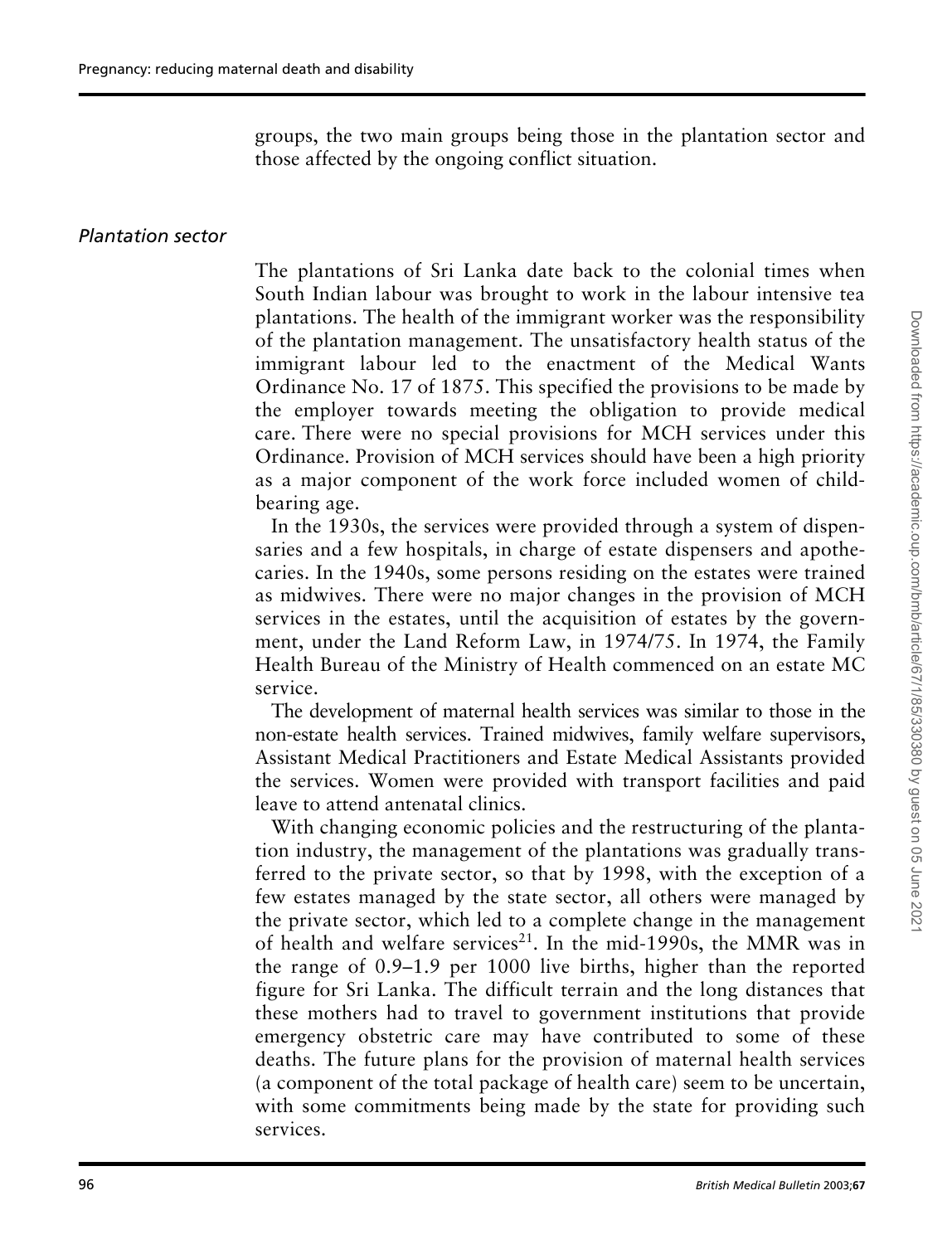### *Conflict-affected areas*

The existence of a conflict situation in the northern and eastern part of Sri Lanka dates back nearly two decades. The districts of the north and east were the areas that were most involved in the conflict and the areas adjoining these districts were also affected to some extent. Assessment of the current status of the health services indicates the need for targeted programmes especially for the displaced populations, disruption of health services to varying degrees, non-availability of personnel and inadequate data on population and health status $^{22}$ .

Limited data indicate a higher maternal mortality ratio and a high proportion of home deliveries (19.4% for the North East and 41% for Batticaloa district) along with a higher total fertility rate of 2.6 (Sri Lanka 1.9), all indicating that developing appropriate strategies is an urgent need.

# **Challenges for the future**

With much emphasis placed on health sector reforms in recent years and the constraints faced by the state sector for provision of health care, maintaining the coverage and quality of maternal health services is indeed a challenge.

In the current scenario, where the MMR is relatively low, improving the quality of data not only for maternal mortality but also for morbidity is a priority. It is necessary to consider improving the current system of maternal death audit by establishing a system for confidential inquiry into maternal deaths.

Information available in recent years indicates the increasing importance of 'indirect causes' of maternal deaths, indicating the need for innovative strategies to minimize such events.

Maternal morbidity is still an area that has not received adequate attention in the MCH services in Sri Lanka, even though some initiative has been made in this regard, in recent years. Though there is a widespread network of institutions in Sri Lanka, equity in geographical access to emergency obstetric care still needs to be considered<sup>23</sup>. Another challenge will be to develop appropriate programmes to reduce inter-district variations in MMR with special reference to the plantation sector and the conflict-affected areas.

*Acknowledgement*

We wish to thank Dr Madura Wickrama for assistance in collating data.